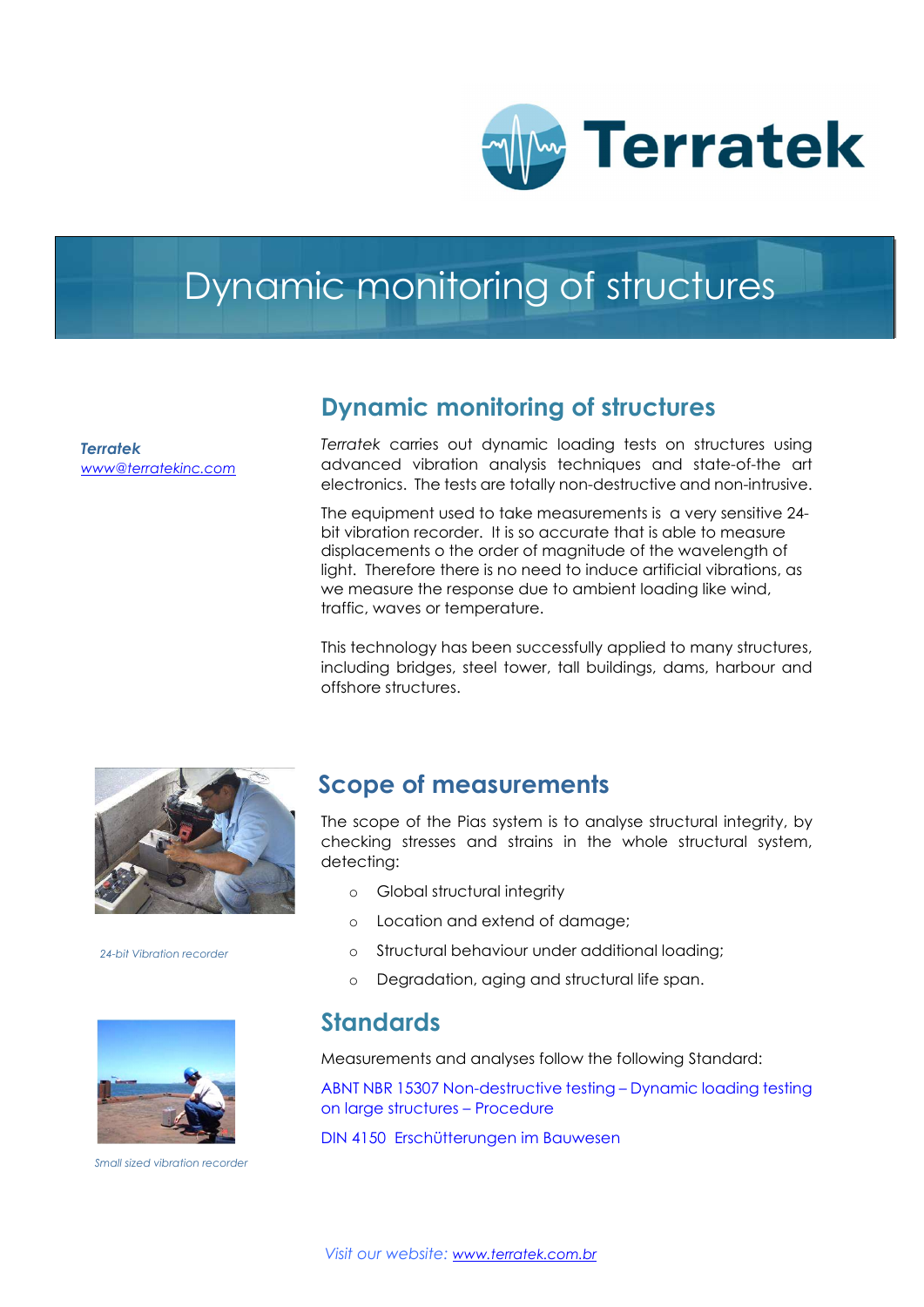

## **Projects**



Harbour structures, Tubarão Harbour



**Offshore** structures



Dynamic loading test of jetty and dolphin structure



Conveyor belt and ship loader

> 200 m high TV tower, Brasília





Bridge integrity assessment

Safety check of the roof of football stadium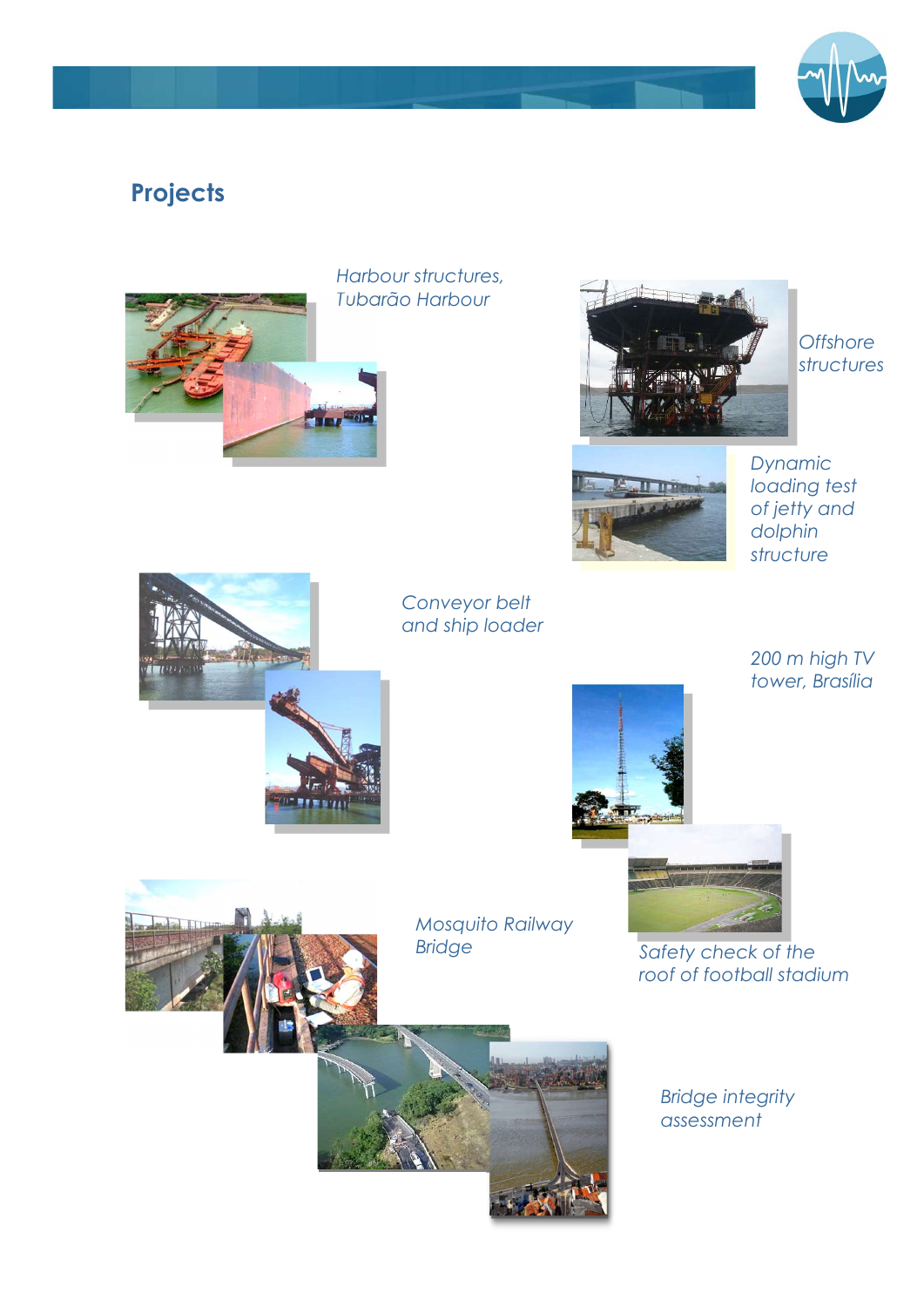



#### Damage detection on Areal dam

Mining structures: crushers, Mills and scrubber building



#### m<del>en</del> Vibration spectrum and damping

A structural behaviour and the effect of damage and aging. Vibration measurements with time on a structure enable to obtain spectra and damping, by proper mathematical analyses. These data are the backbone for understanding

Spectrum Damping